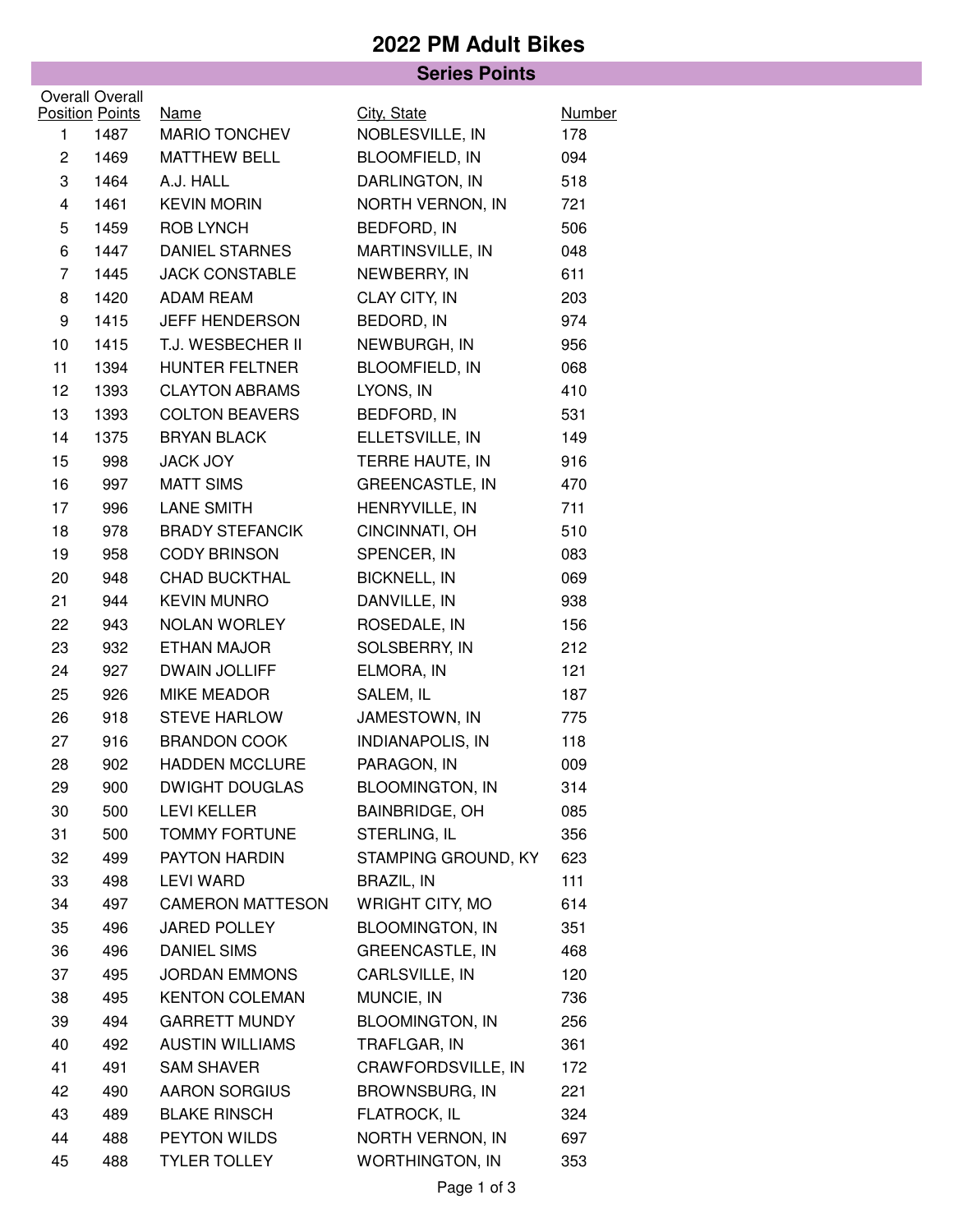## **2022 PM Adult Bikes**

|                        |     | <b>Series Points</b>            |                         |                      |
|------------------------|-----|---------------------------------|-------------------------|----------------------|
| <b>Overall Overall</b> |     |                                 |                         |                      |
| <b>Position Points</b> |     | <b>Name</b><br><b>BEN JONES</b> | City, State             | <b>Number</b><br>312 |
| 46                     | 488 |                                 | LAWRENCEVILLE, IL       |                      |
| 47                     | 487 | <b>BRIAN ROBEY</b>              | NEEDHAM, IN             | 920                  |
| 48                     | 486 | <b>AUSTIN SPINKS</b>            | ROCKPORT, IN            | 174                  |
| 49                     | 485 | NICHOLAS NIEMAN                 | DRYRIDGE, KY            | 875                  |
| 50                     | 484 | <b>CHRIS ANGELL</b>             | LINTON, IN              | 519                  |
| 51                     | 484 | <b>STEELE REEVES</b>            | CARTHAGE, IN            | 075                  |
| 52                     | 484 | <b>JOSH KEYS</b>                | SCOTTSBURG, IN          | 989                  |
| 53                     | 483 | DAROLD JOHNSON                  | GILLESPIE, IL           | 795                  |
| 54                     | 482 | <b>DOUG MARTIN</b>              | LINTON, IN              | 197                  |
| 55                     | 481 | DONNIE HELTERBRAND              | <b>GOSPORT, IN</b>      | 397                  |
| 56                     | 480 | <b>THOMAS MCDANIEL</b>          | LEXINGTON, KY           | 511                  |
| 57                     | 480 | <b>CHANCE MULLINS</b>           | HUNTINGBURG, IN         | 117                  |
| 58                     | 480 | LUCAS SOULE                     | MADISON, IN             | 200                  |
| 59                     | 477 | <b>ALEX KYLE</b>                | <b>BRAZIL, IN</b>       | 521                  |
| 60                     | 475 | <b>CODY FENDER</b>              | HELTONVILLE, IN         | 601                  |
| 61                     | 475 | LUKE BRINKERHOFF                | LADOGA, IN              | 898                  |
| 62                     | 473 | JARED JONES                     | KINMUNDY, IL            | 204                  |
| 63                     | 473 | <b>JOSH WAUGH</b>               | COMBBELLSBURG, KY       | 394                  |
| 64                     | 472 | <b>MARK SEMPRINO</b>            | FORT WAYNE, IN          | 109                  |
| 65                     | 471 | <b>TY TURNER</b>                | CENTERPOINT, IN         | 722                  |
| 66                     | 470 | <b>CARSYN HERALD</b>            | $\frac{1}{2}$           | 022                  |
| 67                     | 469 | <b>ANTHONY WAGLER</b>           | NASHVILLE, IN           | 865                  |
| 68                     | 468 | <b>JUSTIN DINIUS</b>            | FORT WAYNE, IN          | 175                  |
| 69                     | 467 | <b>ANDREW POWER</b>             | INDIANAPOLIS, IN        | 230                  |
| 70                     | 466 | <b>DOUG GRESHAM</b>             | SEYMOUR, IN             | 944                  |
| 71                     | 465 | <b>MARK JONES</b>               | <b>VINCENNES, IN</b>    | 071                  |
| 72                     | 463 | <b>AUSTIN WILLIAMS</b>          | LIZTON, IN              | 640                  |
| 73                     | 461 | <b>SAM PEEK</b>                 | LOOGOOTEE, IN           | 988                  |
| 74                     | 458 | <b>CHASE MUNDY</b>              | <b>BAINBRIDGE, IN</b>   | 723                  |
| 75                     | 457 | <b>BRETT CHITWOOD</b>           | SOLSBERRY, IN           | 222                  |
| 76                     | 456 | <b>TYESON BUSHONG</b>           | CRAWFORDSVILLE, IN      | 056                  |
| 77                     | 453 | <b>ROB SURFACE</b>              | GREENWOOD, IN           | 006                  |
| 78                     | 451 | ADAM MAYNARD                    | COATSVILLE, IN          | 268                  |
| 79                     | 448 | <b>BRYAN RIDGE</b>              | <b>WILLIAMSON, IN</b>   | 704                  |
| 80                     | 447 | <b>BRAD STEFANCIK</b>           | LINTON, IN              | 082                  |
| 81                     | 445 | MICHAEL DEHART                  | <b>INDIANAPOLIS, IN</b> | 878                  |
| 82                     | 444 | <b>JONAH KENNARD</b>            | INDPLS, IN              | 689                  |
| 83                     | 441 | <b>MIKE BRUCE</b>               | SOLSBERRY, IN           | 037                  |
| 84                     | 440 | <b>JAMES MELTON</b>             | BEDFORD, IN             | 586                  |
| 85                     | 439 | <b>ERIC VOIGHT</b>              | PLAINFIELD, IN          | 562                  |
| 86                     | 438 | DYLAN BOYD                      | AVON, IN                | 811                  |
| 87                     | 437 | <b>JOE KERR</b>                 | ELLETSVILLE, IN         | 088                  |
| 88                     | 435 | <b>CRAIG VOIGHT</b>             | MOORESVILLE, IN         | 344                  |
| 89                     | 434 | <b>JOSH WILFONG</b>             | AVON, IN                | 608                  |
| 90                     | 433 | NICHOLAS LOWE                   | LADOGA, IN              | 138                  |